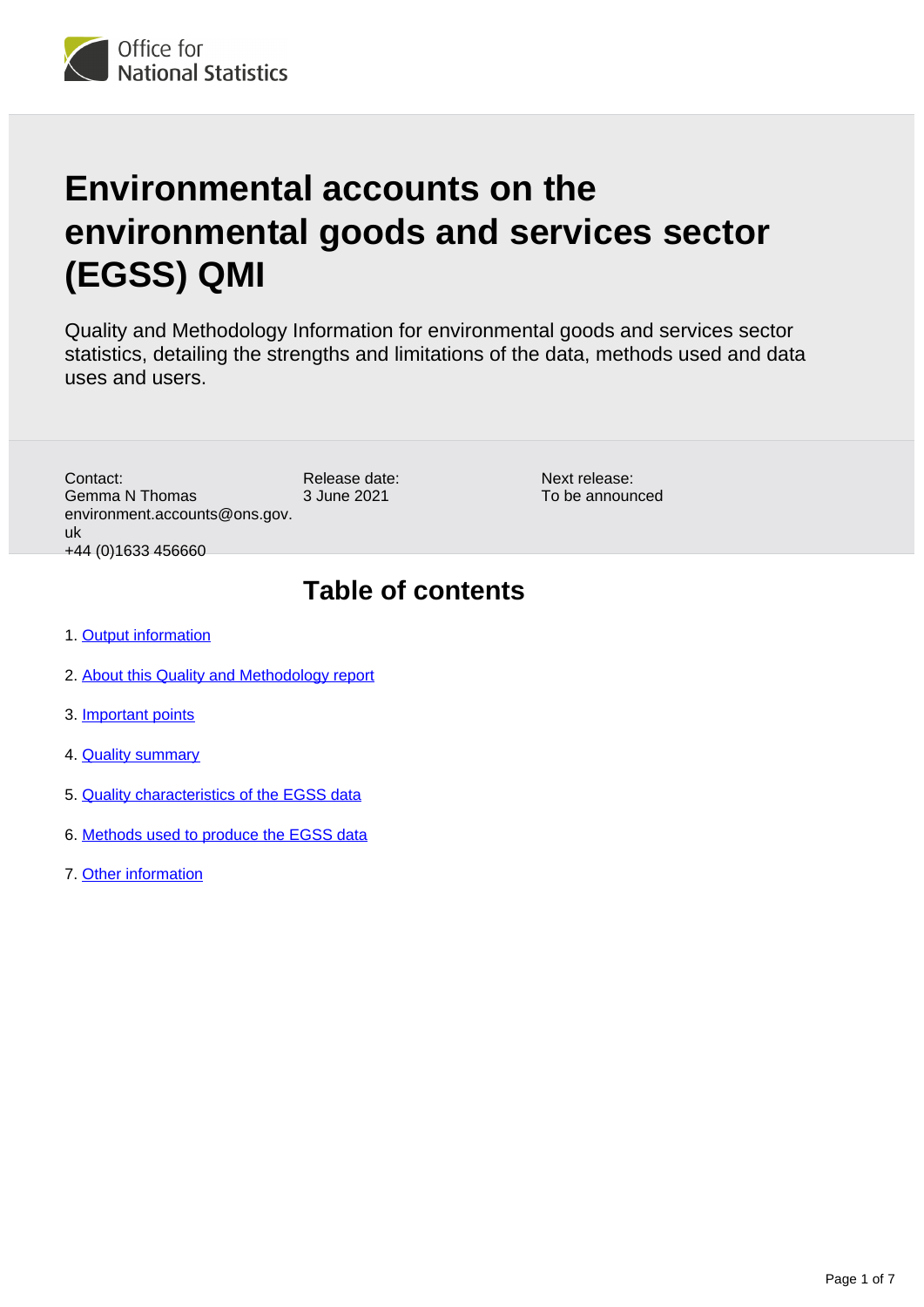### <span id="page-1-0"></span>**1 . Output information**



**Frequency Annual How compiled Various sources Geographic coverage** UK  **Last revised** 3 June 2021

# <span id="page-1-1"></span>**2 . About this Quality and Methodology report**

This quality and methodology report contains information on the quality characteristics of the data (including the [Code of Practice for Statistics](https://code.statisticsauthority.gov.uk/the-code/) from the [UK Statistics Authority\)](https://uksa.statisticsauthority.gov.uk/) as well as the methods used to create it.

The information in this report will help you to:

- understand the strengths and limitations of the data
- learn about existing uses and users of the data
- understand the methods used to create the data
- decide suitable uses for the data
- reduce the risk of misusing data

# <span id="page-1-2"></span>**3 . Important points**

This report provides users of the environmental goods and services sector (EGSS) statistics with information on the quality and appropriate use of these estimates.

The EGSS statistics form part of the Office for National Statistics (ONS) UK Environmental Accounts.

This is part of a set of reports covering UK Environmental Accounts estimates. There are quality and methodology information reports available for other UK Environmental Accounts estimates, including:

- [Air emissions](https://www.ons.gov.uk/economy/environmentalaccounts/methodologies/environmentalaccountsonairemissionsqmi)
- [Energy use](https://www.ons.gov.uk/economy/environmentalaccounts/methodologies/environmentalaccountsonenergyqmi)
- **[Material flows](https://www.ons.gov.uk/economy/environmentalaccounts/methodologies/environmentalaccountsonmaterialflowsqmi)**
- [Environmental Protection Expenditure](https://www.ons.gov.uk/economy/environmentalaccounts/methodologies/environmentalaccountsonenvironmentalprotectionexpenditureepeqmi)
- [Environmental taxes](https://www.ons.gov.uk/economy/environmentalaccounts/methodologies/environmentalaccountsonenvironmentaltaxesqmi)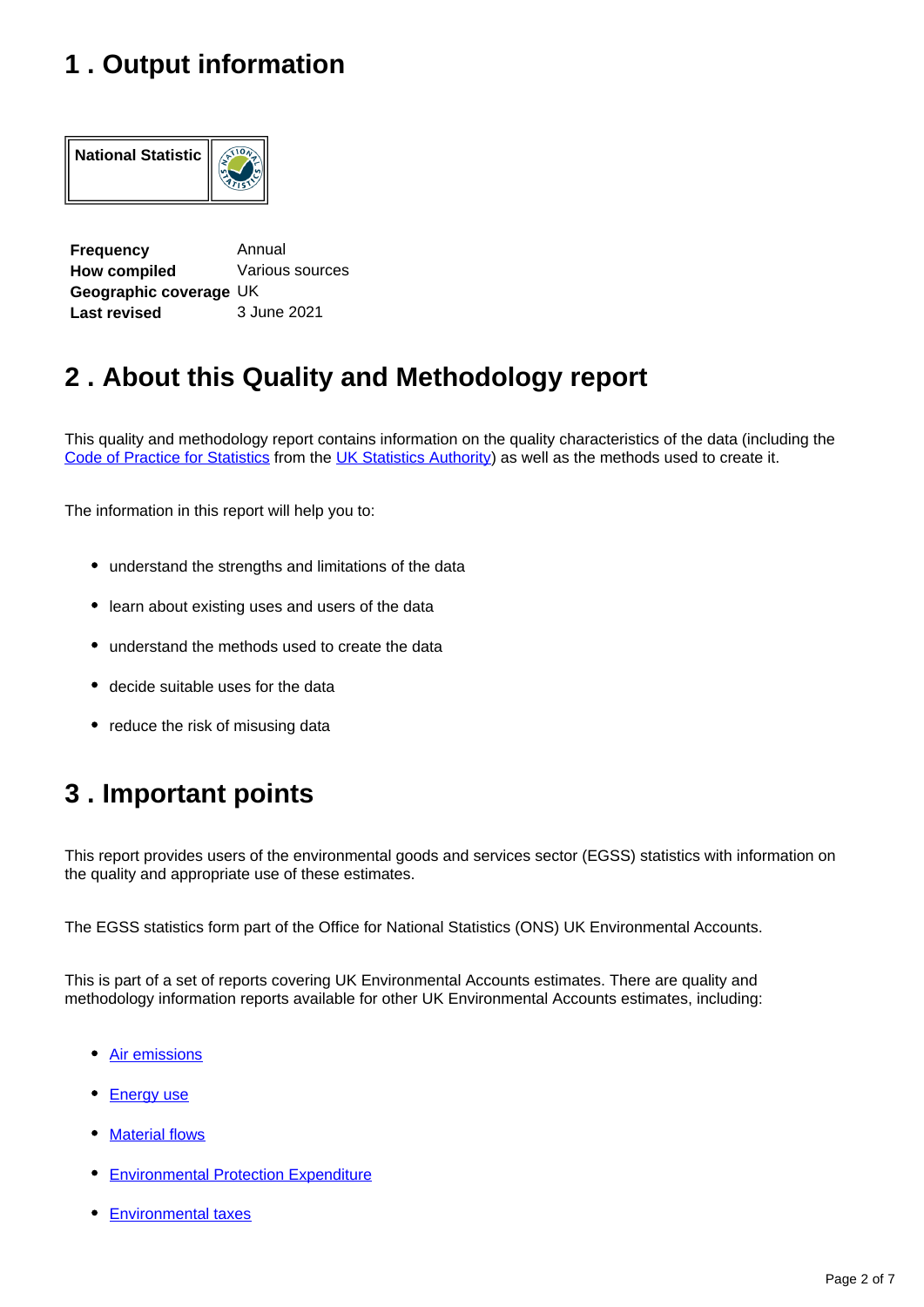# <span id="page-2-0"></span>**4 . Quality summary**

#### **Overview**

The UN [System of Environmental-Economic Accounting \(SEEA\)](https://seea.un.org/), together with the UN [System of National](https://unstats.un.org/unsd/nationalaccount/sna2008.asp)  [Accounts \(SNA\)](https://unstats.un.org/unsd/nationalaccount/sna2008.asp) and the [European System of Accounts \(ESA\)](https://ec.europa.eu/eurostat/web/esa-2010), provides a framework for producing internationally comparable statistics on the environment and its relationship with the economy.

Following this international framework and after considering expert advice, the UK has identified that there are 17 different areas of activity<sup>1</sup> that make up the overall environmental goods and services sector (EGSS) of the UK economy.

A range of statistics is published in the UK Environmental Accounts on the EGSS:

- output broken down by activity, Classification of environmental protection activities and classification of [resource management activities](https://ec.europa.eu/eurostat/ramon/nomenclatures/index.cfm?TargetUrl=LST_NOM_DTL&StrNom=CL_CEPAREM&StrLanguageCode=EN&IntPcKey=&StrLayoutCode=HIERARCHIC) (CEPA and CReMA) and [Standard Industrial Classification](https://www.ons.gov.uk/methodology/classificationsandstandards/ukstandardindustrialclassificationofeconomicactivities/uksic2007) 2007
- gross value added broken down by activity, CEPA/CReMA and SIC 2007
- employment broken down by activity, CEPA/CReMA and SIC 2007
- exports broken down by activity, CEPA/CReMA and SIC 2007

The CEPA and CReMA classifications were devised by Eurostat, and enable comparisons across European countries. The SIC 2007 is the UK's classification system for businesses, and enables comparisons with other UK data.

These are all made available for download as Microsoft Excel files from the [Environmental Accounts page](https://www.ons.gov.uk/economy/environmentalaccounts/datalist) of the ONS website.

A wide variety of data sources is used to compile EGSS estimates. An importance source for estimating EGSS output, gross value added and exports are **Supply and Use tables** from the National Accounts. Estimates of employment are largely taken from the [Business Register and Employment Survey.](https://www.ons.gov.uk/employmentandlabourmarket/peopleinwork/employmentandemployeetypes/bulletins/businessregisterandemploymentsurveybresprovisionalresults/previousReleases)

A range of other complementary data sources are used such as the [Annual Business Survey](https://www.ons.gov.uk/businessindustryandtrade/business/businessservices/methodologies/annualbusinesssurveyqmi), Inter-Departmental [Business Register](https://www.ons.gov.uk/aboutus/whatwedo/paidservices/interdepartmentalbusinessregisteridbr) and [Environmental Protection Expenditure Survey](https://www.ons.gov.uk/economy/environmentalaccounts/datasets/epeindustries). It is more difficult to produce estimates for some activities compared to others. This is the case for environmental charities, so estimates for this activity should be treated with caution. For the five activities that use LCREE survey data<sup>2</sup>, granular data is used and so the uncertainty associated with these estimates also means that they should be used with caution.

#### **Users and uses**

(Who is using the data and for what purposes.)

Owing to its compatibility with the boundaries and definitions used within the UN System of National Accounts (SNA), the EGSS data provide a useful input to economic analysis.

The potential uses for data come from a variety of international organisations, UK and other governments and the research community.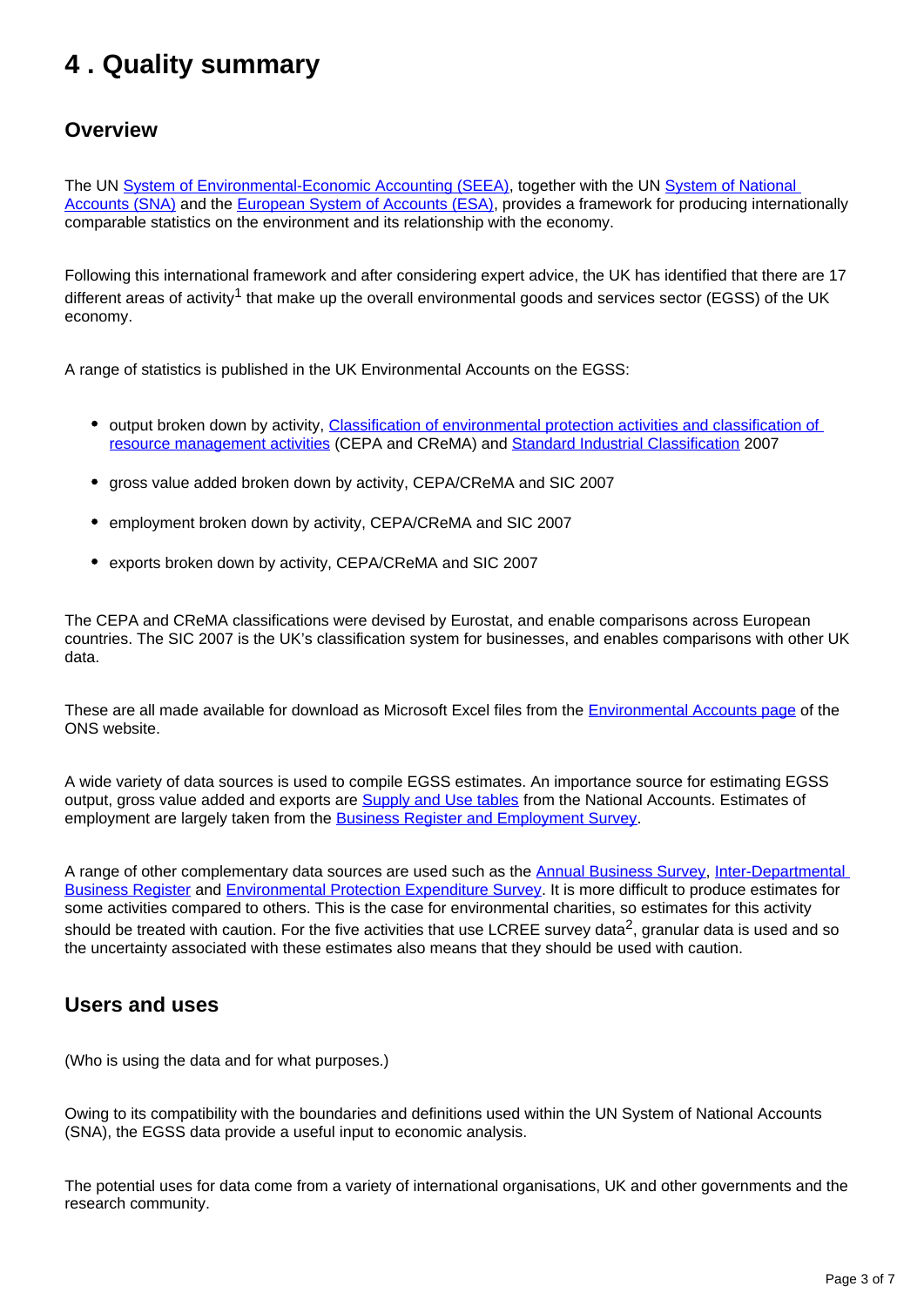- 1. Energy saving and sustainable energy systems; environmental charities; environmental consultancy and engineering services; environmental construction; environmental education; environmental low emissions vehicles, carbon capture and inspection and control; in-house environmental activities; insulation activities; management of forest ecosystems; managerial activities of government bodies; organic agriculture; production of industrial environmental equipment; production of renewable energy; recycling; waste; wastewater; and water quantity management. Although previously included as EGSS activities, activity related to second-hand shops and the wholesale of scrap are no longer deemed to be part of the EGSS per SEEA guidance.
- 2. Energy saving and sustainable energy systems, environmental consultancy and engineering services, environmental-related construction activities, environmental inspection, and control and production of industrial environmental equipment.

### <span id="page-3-0"></span>**5 . Quality characteristics of the EGSS data**

#### **Geography**

Estimates are available at UK level. "UK level", in this context, is on a "residency" basis – that is, including activity of UK-registered businesses that may take place outside of the UK, and excluding activity in the UK of businesses that are registered abroad.

#### **Coherence and comparability**

Within the UK, the Low Carbon and Renewable Energy Economy (LCREE) Survey, provides information on turnover, employment, imports, exports, capital acquisitions and disposals within a similar area of the UK economy.

General trends demonstrating growth in this area (interpretations of the "green economy") can be observed from both LCREE and environmental goods and services sector (EGSS) estimates. We use LCREE estimates for some of the activities in EGSS, as they are the best available source. These activities are energy saving and sustainable energy systems; environmental consultancy and engineering services; environmental construction; environmental low emissions vehicles, carbon capture and inspection and control; and production of industrial environmental equipment. This is as a result of recommendations made following investigatory work to improve the quality of EGSS estimates, which was undertaken by the Office for National Statistics (ONS) funded by a Eurostat grant in 2018.

Internationally, the ONS provided EGSS estimates to Eurostat in line with System of Environmental-Economic Accounting (SEEA) guidelines, which allow comparability of EGSS accounts across different European countries. Compilation methods of the EGSS accounts vary across EU countries depending on what specific activities are deemed to be economically significant within the agreed framework, and depending on the available data sources, which potentially reduces the comparability between countries.

A time series of EGSS estimates is currently available back to 2010, therefore trends can be observed over time. The ONS continuously looks to make methodological improvements based on, for example, international best practice, changes to reporting requirements, or data revisions from suppliers. This means that while the whole time series is always subject to revision, the data are comparable over time.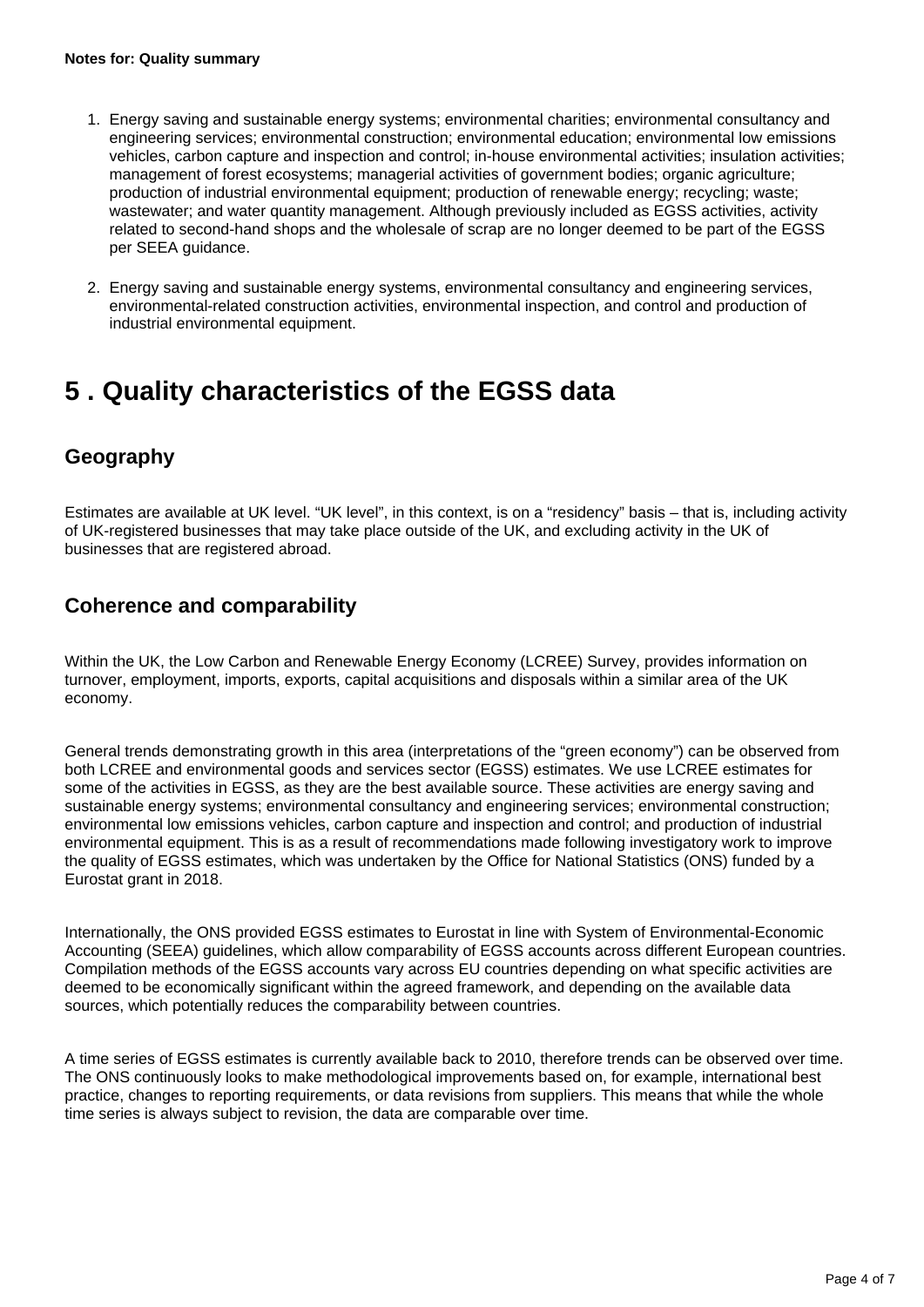#### **Timeliness and punctuality**

EGSS data are published within the [UK Environmental Accounts](https://www.ons.gov.uk/economy/environmentalaccounts/bulletins/ukenvironmentalaccounts/latest) (EA) release in June each year, currently on a year-3 basis.

The release, and any articles associated with the EGSS estimates, are [pre-announced on the ONS website.](https://www.ons.gov.uk/releasecalendar) Previously released [datasets](https://www.ons.gov.uk/economy/environmentalaccounts/datasets/ukenvironmentalgoodsandservicessectoregssestimates/current) are accessible on the ONS website.

#### **Concepts and definitions**

The UN [System of Environmental-Economic Accounting](https://seea.un.org/) (SEEA), together with the UN [System of National](https://unstats.un.org/unsd/nationalaccount/sna2008.asp)  [Accounts](https://unstats.un.org/unsd/nationalaccount/sna2008.asp) (SNA) and the [European System of Accounts](https://ec.europa.eu/eurostat/web/esa-2010) (ESA), provides a framework for producing internationally comparable statistics on the environment and its relationship with the economy.

Although there is no commonly accepted definition of the 'green economy', the EGSS framework, adopted under the SEEA, provides a set definition and specification of activities that could make up the green economy. The EGSS includes areas of the economy engaged in producing goods and services for environmental protection purposes, as well as those engaged in conserving and maintaining natural resources.

Excluded from the scope of EGSS are goods and services produced for purposes that, while beneficial to the environment, primarily satisfy technical, human and economic needs or that are requirements for health and safety. Goods and services related to minimising the impact of natural hazards and those related to the extraction, mobilisation and exploitation of natural resources are also excluded.

The estimates of output, gross value added, employment in full-time equivalents and exports are presented in the EGSS estimates disaggregated by industry [\(Standard Industrial Classification 2007](https://www.ons.gov.uk/methodology/classificationsandstandards/ukstandardindustrialclassificationofeconomicactivities/uksic2007)) and by [Classification of](https://ec.europa.eu/eurostat/ramon/nomenclatures/index.cfm?TargetUrl=LST_NOM_DTL&StrNom=CL_CEPAREM&StrLanguageCode=EN&IntPcKey=&StrLayoutCode=HIERARCHIC)  [environmental protection activities and classification of resource management activities](https://ec.europa.eu/eurostat/ramon/nomenclatures/index.cfm?TargetUrl=LST_NOM_DTL&StrNom=CL_CEPAREM&StrLanguageCode=EN&IntPcKey=&StrLayoutCode=HIERARCHIC) (CEPA and CReMA) categories.

### <span id="page-4-0"></span>**6 . Methods used to produce the EGSS data**

A general methodology for producing environmental goods and services sector (EGSS) accounts has been developed by Eurostat, as outlined in the **Eurostat EGSS Handbook (2016)** and the Eurostat EGSS Practical [Guide 2016 edition \(PDF, 2.58MB\).](https://ec.europa.eu/eurostat/documents/3859598/7741794/KS-GQ-16-011-EN-N.pdf/3196a7bc-c269-40ab-b48a-73465e3edd89)

However, the handbook and practical guide acknowledge that each member state will need to adapt the methodology to meet its country's needs, in line with data sources available. Owing to the large array of data sources used to compile data for 17 different EGSS activities, the information in this section provides a high-level summary of the main sources of data and demonstrates the basis on which the EGSS accounts are produced.

A summary of all data sources and methods used for each EGSS activity is available in the **EGSS Methodology** [Annex.](https://www.ons.gov.uk/economy/environmentalaccounts/datasets/ukenvironmentalgoodsandservicessectoregssmethodologyannex) To aid with understanding of methods used to produce the data, this section has been split by economic variable (output, gross value added, employment or exports).

#### **Output and gross value added**

The main sources of data used for estimating EGSS output and gross value added (GVA) are [Supply and Use](https://www.ons.gov.uk/economy/nationalaccounts/supplyandusetables/datasets/inputoutputsupplyandusetables)  [tables](https://www.ons.gov.uk/economy/nationalaccounts/supplyandusetables/datasets/inputoutputsupplyandusetables) from the National Accounts. Data from the [Annual Business Survey](https://www.ons.gov.uk/businessindustryandtrade/business/businessservices/methodologies/annualbusinesssurveyabs) is also used widely because it provides more disaggregated data. For output, data from the [Low Carbon and Renewable Energy Economy](https://www.ons.gov.uk/economy/environmentalaccounts/methodologies/lowcarbonandrenewableenergyeconomylcreesurveyqmi) (LCREE) survey is also used widely.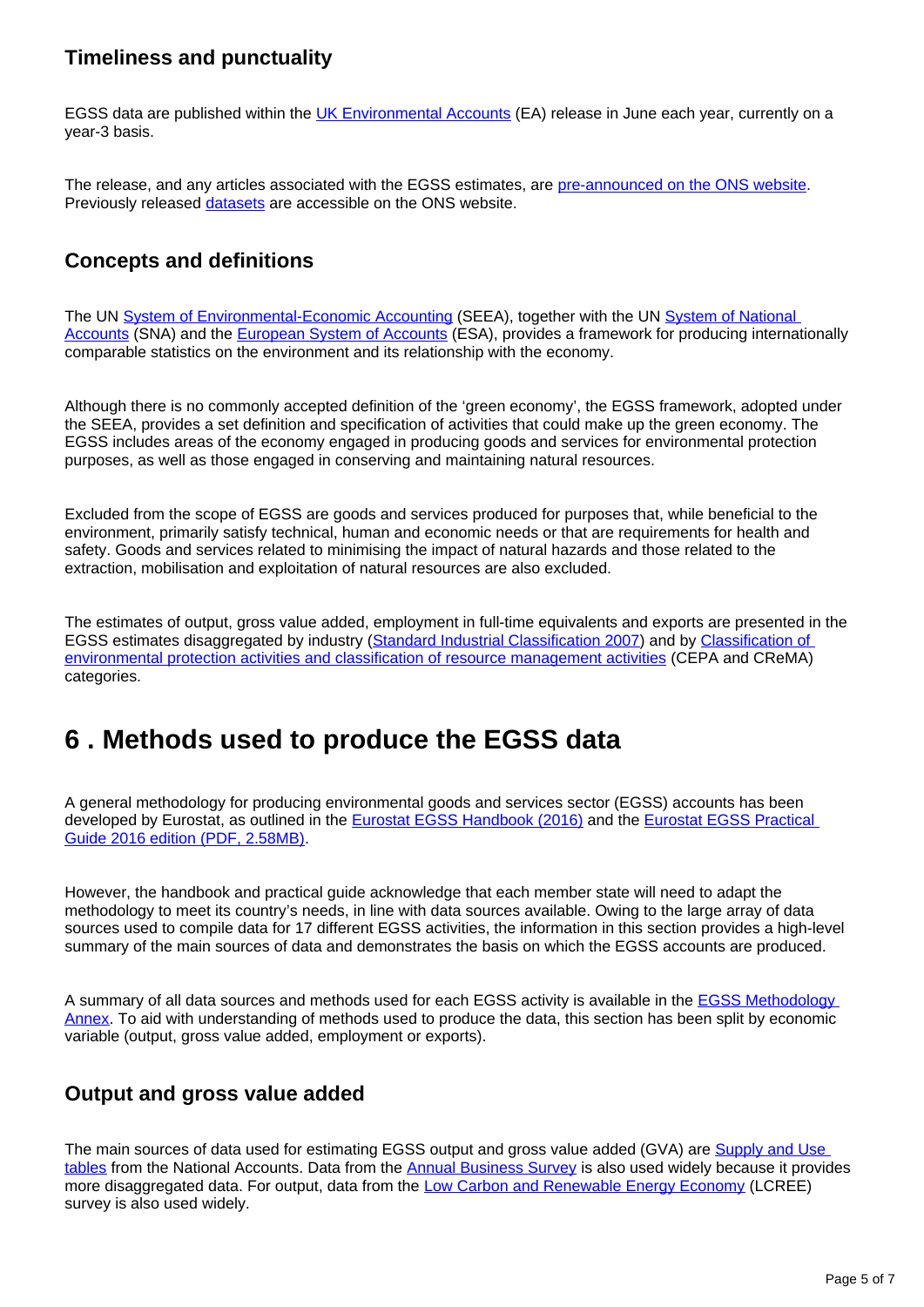Supply and Use tables allow for estimates of output, GVA and exports by Standard Industrial Classification (SIC) and show the supply of goods and services that are either produced in the domestic industry or imported, and where and how goods and services are used in the economy.

The ABS is an annual survey covering the production, construction, distribution and services industries and provides data on output and GVA for approximately two-thirds of the UK economy.

The LCREE survey asks businesses if they undertake any activity in seventeen areas that are defined in the survey guidance, and which are either 'low carbon' or related to the production of renewable energy.

For some parts of the EGSS, Supply and Use table estimates of output and GVA by SIC map directly onto an EGSS activity.

For example, for the EGSS activity of water quantity management, we use relevant data from Supply and Use tables for [SIC 2007](https://onsdigital.github.io/dp-classification-tools/standard-industrial-classification/ONS_SIC_hierarchy_view.html) Division 36.

However, in other cases an EGSS activity may make up only a proportion of output or GVA from an industry. Available data from the ABS (or other data sources as required), which provide a more detailed level of SIC breakdown than available Supply and Use tables, can be used to apportion Supply and Use table estimates into their specific EGSS activity component.

For example, when trying to estimate output and GVA for the EGSS activity of waste, Supply and Use tables can provide data for SIC 2007 Division 38 (waste collection, treatment and disposal activities). However, SIC 38.3, material recovery, is not in scope of waste as set out by the EGSS framework, and so data for this specific SIC code needs to be excluded. Such a breakdown is not available with Supply and Use tables, and so the relationship of output and GVA for SIC Group 38.3 (which is contained within SIC Division 38) to SIC Division 38 is taken from available ABS data and applied to the Supply and Use table data.

Data from the LCREE survey is used for output estimates for five EGSS activities. The LCREE survey does not provide information on GVA, so Supply and Use data for the relevant SICs of the activity is used to show the relationship between output and GVA, which is then applied to the LCREE output estimates.

#### **Employment (full-time equivalents)**

A main source for employment estimates for EGSS is the [UK Business Register and Employment Survey](https://www.ons.gov.uk/employmentandlabourmarket/peopleinwork/employmentandemployeetypes/bulletins/businessregisterandemploymentsurveybresprovisionalresults/previousReleases) (BRES). This survey collects comprehensive employment information from UK businesses. The LCREE survey is also another important source for employment.

#### **Exports**

For compiling data for EGSS exports, exports of both goods and services are required.

The main sources of data for estimating exports are the [International Trade in Services](https://www.ons.gov.uk/businessindustryandtrade/internationaltrade/methodologies/internationaltradeinservicesqmi) (ITIS) data, HM Revenue and Customs (HMRC) [international trade in goods](https://www.uktradeinfo.com/) data, and [Supply and Use tables](https://www.ons.gov.uk/economy/nationalaccounts/supplyandusetables/datasets/inputoutputsupplyandusetables) from the National Accounts.

Together, the ITIS and HMRC data can help provide a complete picture of the UK exports of goods and services. As with output and GVA, Supply and Use tables can be used to provide estimates of exports, with extra data sources used to inform breakdowns when needed. Note that for some activities exports are assumed to be zero.